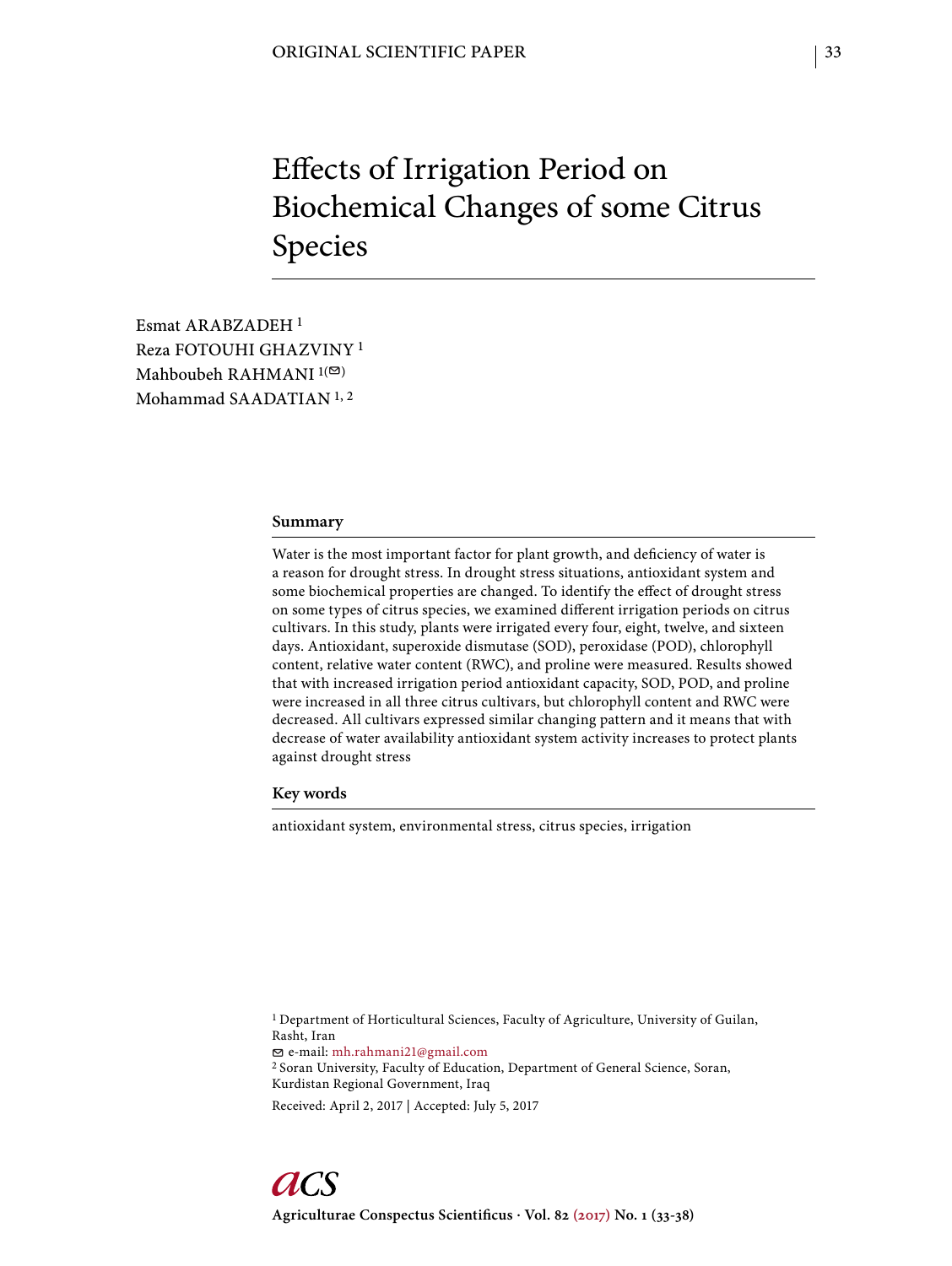# **Introduction**

Water demand is increasing on the global scale in view of fast population growth rates, improvement in the standard of living, irrigation schemes expansion and global warming (IPCC, 1996; UN Population Division, 1994). In the regions suffering from water scarcity like the Mediterranean basin water supplies are currently degraded or exposed to degradation processes, thereby exacerbating the water shortage (Chartzoulakis et al., 2001).

Whereas a high soil water potential during the growing season is essential for the maintenance of unimpaired crop growth and high economic yield, the stress imposition through longer irrigation intervals, higher moisture depletion or skipping irrigation during either the early vegetative stage or maturation can contribute to obtaining similar economic yields, along with saving irrigation water and ameliorating the water use efficiency (Attard et al., 1996). Higher plants are sessile and hence are continuously prone to various environmental stress factors like drought, salinity, heavy metals, nutritional disorders, radiation without any protection. The majority of these stresses have specific common impacts on plants, including induced oxidative stress by the reactive oxygen species (ROS) overproduction, as well as their own particular effects (Rao, 2006). Reactive Oxygen Species (ROS) are sometimes termed Active Oxygen Species (AOS), or Reactive Oxygen Intermediates (ROI), or Reactive Oxygen Derivatives (ROD) (Desikan et al., 2005).

ROS contains a miscellany of oxygen-radicals, for instance superoxide anion (O<sub>2</sub><sup>-</sup>), hydroxyl radical (OH<sup>-</sup>), perhydroxyl radical (HO<sub>2</sub>) and hydrogen peroxide (H<sub>2</sub>O<sub>2</sub>). Singlet oxygen (<sup>1</sup>O<sub>2</sub>), another ROS type, can be created by the formation of the excited-chlorophyll in the photosystem II (PSII) reaction center and antenna systems. This is the principal formation mechanism of  $1-O<sub>2</sub>$  in plant cells. Due to inadequate energy dissipations during the photosynthesis, the chlorophylls are excited, resulting in the chlorophyll (Chl) triplet state formation. The Chl triplet state reacts with  ${}^{3}O_2$  to generate the highly reactive oxygen (Arora et al., 2002; Reddy and Raghavendra, 2006; Gill and Tuteja, 2010) as a metalloenzyme. The superoxide dismutase is the first enzyme in the detoxification processes to catalyze  $\mathrm{O_2^{\cdot\cdot}}$  to  $\mathrm{H_2O_2}$  and  $\mathrm{O_2^{\cdot\cdot}}$ SODs are divided into three groups in accordance with their metal cofactor: Fe-SOD (in chloroplasts), Mn-SOD (in mitochondria), and Cu/Zn-SOD (in chloroplasts, peroxisomes, and cytosol) ( Gill and Tuteja, 2010).

Peroxidase is an enzyme observed in miscellaneous organisms, ranging from bacteria and plants up to humans. Its function is to decompose hydrogen peroxide  $(H_2O_2)$  that is a toxin, created as a byproduct of utilizing oxygen for respiration. Chlorophyll content is one of the key factors influencing photosynthetic capacity. The decrease or constancy of the plants chlorophyll content under drought stress has been found in various plant species and its intensity is dependent upon the stress rate and duration (Jagtap et al., 1998). The leaf chlorophyll content is a plant tissues photosynthetic capability indicator (Nageswara et al., 2001). Schonfeld et al. (1988) revealed that wheat cultivars with high RWC show greater resistance to drought stress. Apparently, osmoregulation is one of the most crucial turger pressure preservation mechanisms in most plant species against water loss for the purpose of water absorption and metabolic activities retention (Gunasekera and Berkowiz,

1992). Proline Exogenous application induces the plants abiotic stress tolerance (Claussen, 2005). Much attention has been paid to the proline role in stress tolerance as a compatible osmolyte (Ali et al., 2007).

The purpose of the present study is to contribute to a better understanding of the physiological responses of the, plants to the irrigation time changes. Therefore, the influence of the amount of water and the period of irrigation on the chlorophyll content, relative water content (RWC), proline content, peroxidase (POD) content, antioxidant capacity, and superoxide dismutase (SOD) were investigated in 'Kinow' tangerine, 'Washington Navel' orange and 'Valencia' orange.

# **Material and methods**

#### **Plant Preparation:**

The tests were done in approximately 80 days. The cultivars in the test were the 3-year-old trees of three citrus cultivars: 'Kinow' tangerine (A), 'Washington Navel' orange (N) and 'Valencia' orange (V). Four experiments (each in one treatment) were carried out. The samples were irrigated every four, eight, twelve and sixteen days. The leaves were tested using three replications and were randomly selected mature and immature leaves from the. The trees were in a greenhouse in the pots.

#### **Peroxidase (POD) activity**

The enzyme extracts were obtained by the homogenization of 0.5 g of leaves slices with 1 mL of 50 mM potassium phosphate buffer (pH 7), including  $0.5 \text{ mM}$  EDTA and 6% polyvinylpolypyrrolidone. The homogenate was centrifuged at 14000 rpm for 15 min at 4°C, and the supernatant was utili'zed for enzymes activity determination. The POD activity was assayed spectrophotometrically. Guaiacol was formed in l mL reaction mixture of 450 L 25 mM guaiacol, 450 L 225 mM  $H_2O_2$  and 100 L crude enzyme. The activity was expressed as units per mg fresh weight, and each determination was implemented in triplicate.

#### **Superoxide scavenging capacity**

The superoxide scavenging capacity was evaluated by the method of Duh et al. (1999). The reaction mixture contained phosphate buffer, 200 μL of halophyte extracts, 200 μL of PMS solution, 200 μL of NADH, and 200 μL of NBT. The absorbance was read at 560 nm against blank after incubation at ambient temperature. The organ extract antioxidant activity evaluation was based upon IC50. The IC50 values were expressed as μg/ml. As for DPPH, the lower IC50 value pertains to a higher plant extract antioxidant activity. The superoxide anion generation inhibition proportion was calculated by the following formula:

Superoxide quenching  $% = [(A0 - A1)/A0] \times 100$ 

Where A0 and A1 have the same meaning as in Eq.

# **Antioxidant capacity**

The antioxidant activity was assessed by the 1, 1-diphenyl-2-picrylhydrazyl (DPPH) radical scavenging method based upon the procedure of Ghasemnezhad et al. (2011). In summary, 150 μL of the leaves extract was added to 850 μL of the DPPH radical, vortexed and placed at room temperature in darkness. The samples absorbance was assessed at 515 nm after 15 min via a UV/Vis spectrophotometer model PG Instrument +80, Leicester, United Kingdom. For each sample, three different determinations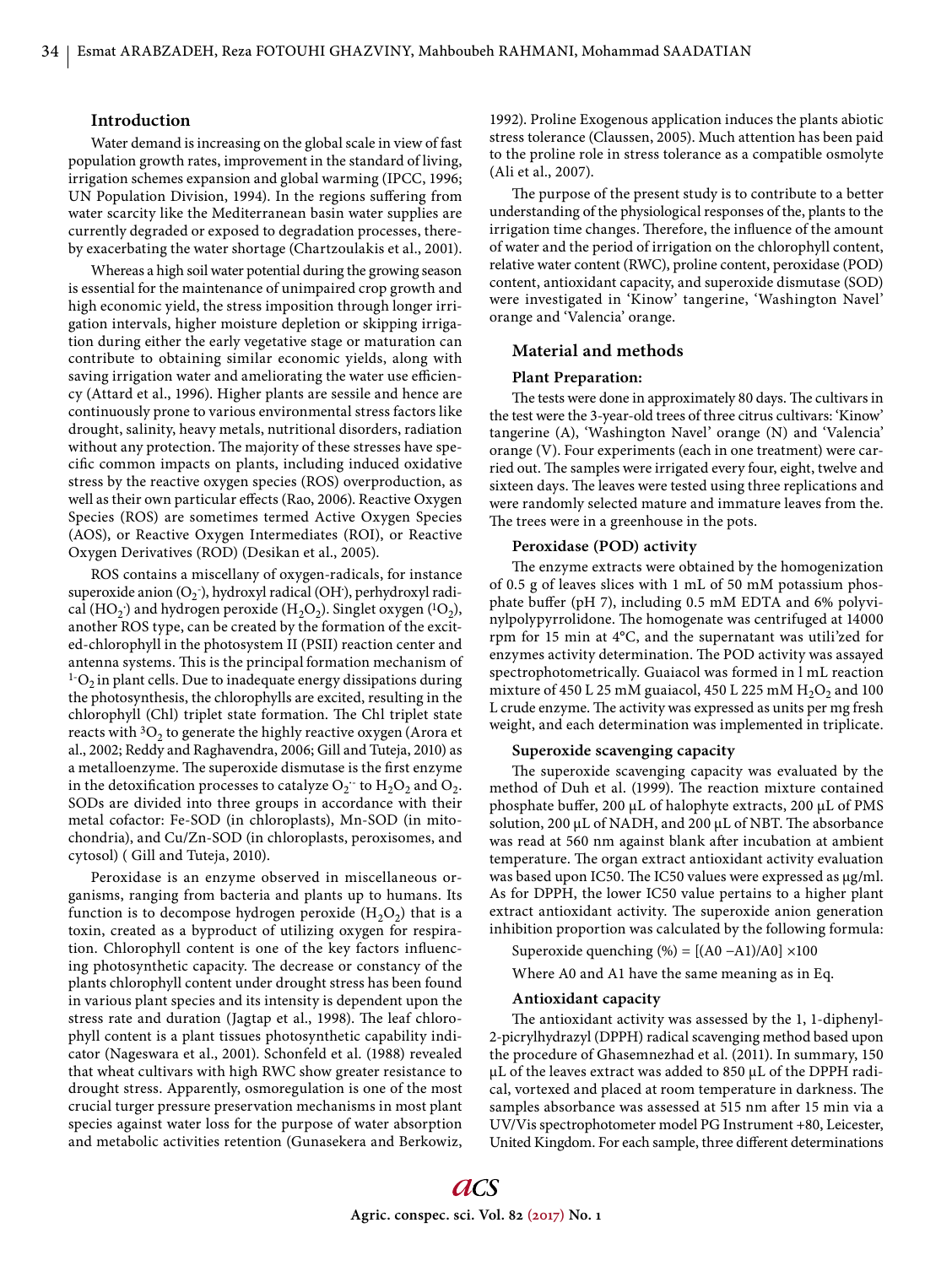were made. The percentage of DPPH, which was scavenged (%) DPPHsc), was calculated utilizing %DPPHsc: %DPPHsc = (Acont-Asam) ×100/Acont

#### **Chlorophyll content**

Determining the total chlorophyll content was based on Lemoine et al. (2009). Leaves were powdered in a refrigerated by liquid nitrogen mill and 0.4 g of the powder achieved was added to 5 ml of acetone and water at a ratio of 80:20, stirred and then centrifuged at 5000 rpm for 15 min. The obtained supernatant was used to determine the content of chlorophyll. The results were shown as mg chlorophyll /g FW.

# **Relative water content (RWC)**

To measure RWC, the leaves were sampled. They were laid in the polythene bags and transferred to the laboratory immediately, and the fresh weight (FW) was measured quickly. At the next step, the leaves were cut into 2 cm slices and floated on the distilled water for 4 h to measure the weight of the turgid leaves and obtain the turgid weight (TW). The samples were dried in an oven at 60ºC for 24 h and then the dry weight (DW) was obtained. The RWC was estimated according to Barrs (1968):  $RWC$  (%) = [FW-DW]\*100

# **Proline**

Having passed the stress period, proline was extracted from fresh leaves and measured by the protocol given by Bates et al. (1973). Leaves were frozen by liquid nitrogen and separated 5 g was homogenized with 10 ml of 3% sulfosalicylic acid at 25Cº. Filtering the homogenate was accomplished through the filter paper (Whatman  $NO<sub>2</sub>$ ). Two ml of the filtrate with two ml of glacial acetic acid and two ml acid ninhydrin were mixed in a tube in a water bath at 95°C for one hour. The reaction mixture was cooled in the ice bath. Following that, toluene in 4 ml was added to the mixture and then blended with a test tube stirrer for 20 seconds. The pink-red color toluene on the top of the mixture was extracted by a pipette. The absorbency of the toluene was read at 520 nm with a spectrophotometer. To calculate the proline concentration, the proline standard curve was used in a specimen on the fresh weight basis. The electrical conductivity was measured by a digital conductivity meter (JENWAY, Model 4070, and Essex, England).

#### **Statistical analysis**

The experiment was conducted using a completely randomized design with three replications. The recorded data were statistically analyzed (ANOVA analysis) using the software of SAS, sources of variation were different irrigation period and cultivars as the factors. Differences of least squared means were considered to be significant at  $P<0.01$ .

# **Result and discussion**

## **SOD**

All cultivars showed the same changing schema, indicating the minimum percentage of SOD activity and the amount of SOD enzymes in the samples that were irrigated every four days, that is an indication of the soil water stress. Actually, it was indicated that the content of SOD was greater in the leaves of three cultivars that were irrigated every sixteen days and was the lowest in the leaves that were irrigated every four days. 'Kinow'



**Figure 1.** Effects of irrigation period on superoxide dismutase (SOD) activity in three cultivars of citrus



**Figure 2.** Effects of irrigation period on total antioxidant capacity in three cultivars of citrus

tangerine had stronger SOD activities at this level (101.5 U/mg /FW) than 'Valencia' orange (101 U/mg /FW) and 'Washington Navel' orange. There was no significant difference between orange cultivars (Fig. 1). Plants possess different evolutionary mechanisms to deal with the stresses produced by different environmental circumstances. SOD, which plants use to protect themselves against the damages of oxygen radicals, is considered as the first defensive line in antioxidant enzymes (Mittler, 2002). A rise for enzymes like SOD leads to increase of plant resistance to oxidative stresses (Sreenivasulu et al., 2000). The increased activities of antioxidant enzymes and the increased percentage of antioxidants under drought stress differ from each other not only among several plant species but also between two cultivars (Selote and Khanna-Chopra, 2004).

# **Antioxidant**

It was demonstrated that the lowest antioxidant capacity was in 'Valencia' orange irrigated every four days. The results also indicated that there was no significant difference between 'Kinow' tangerine and 'Washington Navel' orange that were irrigated every eight and every twelve days. 'Kinow' tangerine and 'Washington Navel' orange showed the highest antioxidant activities in all four types of irrigation and 'Valencia' orange had the lowest activity (Fig 2). These results revealed that the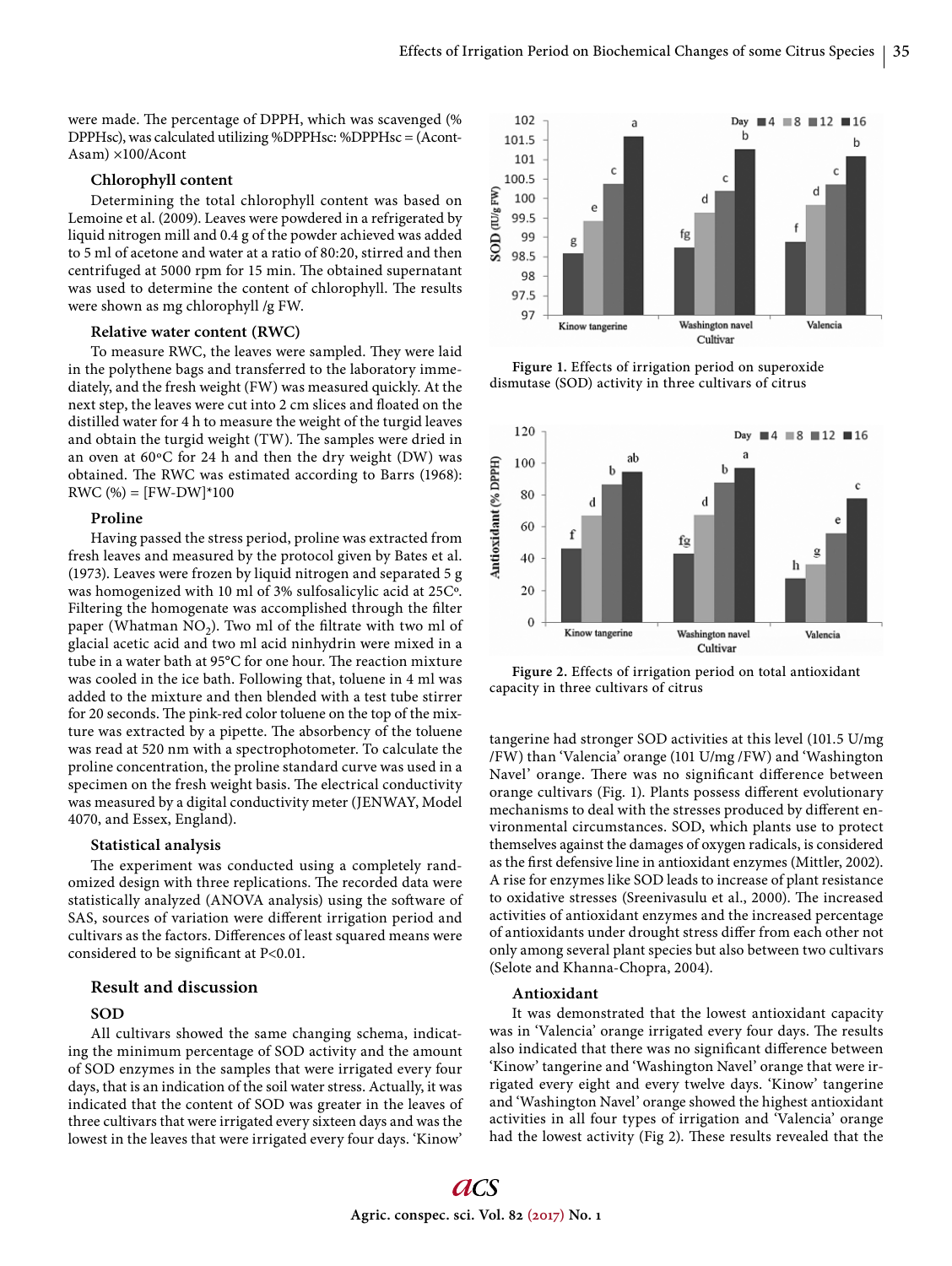genotype related studies exhibit genetic changes concerning adaptation and reaction in water stress. Misra and Gupta (2006) stated that the amount of antioxidant enzymes varies noticeably, highly depending on the cultivar, the stress regimes, the growth phases, and the environmental stresses. Antioxidants play a crucial part in protecting plants in inappropriate conditions (Lohrmann et al., 2004).

# **POD**

In this study, POD was considerably active in the 'Kinow' tangerine irrigated every sixteen days, not demonstrating any significant difference in comparison with the 'Valencia' orange. However, it showed the lowest activity in the samples irrigated every four days. Then a re-increase in POD was observed in the irrigated 'Kinow' tangerine and 'Valencia' orange irrigated every eight days (Fig 3). The cultivars under water deficit presented higher POD activity than normal irrigation management, which can be a defense mechanism against free radical formation resulting from water deficit. Strong plants, such as salt-tolerant tomatoes tend to have a greater proportion of POD than the weak plants under stress (Shalata and Tal, 1998). The POD activity can be a useful tool in the selection of the cultivars resistant to environmental stress such as the water deficit. Xiong et al. (2002) reported that in plants under water deficit there is an increase in peroxidase activity that is correlated with the increase of water deficit tolerance. In this study, this increase in peroxidase activity under water deficit was evident indicating greater tolerance of these cultivars to water deficit.

# **Chlorophyll**

The highest chlorophyll content was observed in all three cultivars irrigated every four days. The results also indicated that all cultivars had the lowest chlorophyll content when they were irrigated every eight and twelve days, and there was no significant difference between 'Valencia' orange and 'Washington Navel' orange (Fig 4). These results suggested that there was no considerable difference among cultivars.

#### **RWC**

Based on the results, RWC was decreased in all of the cultivars in irrigation period (Fig. 5). Drought stress did not lead to a significant reduction in relative water content (RWC) when plants were treated by different irrigation regimes in all cultivars. Similar results were observed in the maize when moderate stress did not significantly change the relative water content. Alizadeh et al. (2011) found a decrease in water relations in four apple dwarf rootstocks under drought stress but it differed between rootstocks. In the study of two cultivars of citrus, leaf RWC was smaller in the drought stress samples than in the controlled plants and the genotype that showed less reduction was supposed to be more tolerant than another genotype because of its water status (Garcia-Sanchez et al., 2007). RWC has also been considered as a main water index, as compared to other water potential factors in drought stress (Lugojan and Ciulca, 2011). A decline in the relative water content blocks stomata, and after the obstruction of stomata the photosynthesis level decreases. Also, RWC is closely associated with the cell content and may vividly show the equilibrium between the leaf water supply and the amount of transpiration (Schonfeld et al., 1988). This enables the plant to be released from stress, affecting the yield and the yield persistence (Lilley and Ludlow, 1996).



**Figure 3.** Effects of irrigation period on peroxidase (POD) activity in three cultivars of citrus



**Figure 4.** Effects of irrigation period on chlorophyll content in three cultivars of citrus



**Figure 5.** Effects of irrigation period on relative water content (RWC) in three cultivars of citrus

The cultivars, which are able to keep more water in their leaves, show more resistance to drought stress (Garcia-Sanchez et al., 2007). It has been indicated that high relative water content is resistant to drought and that high relative water content is the product of regulating more osmotic or lower tissue cell wall elasticity (Ritchie et al., 1990). Hence, slight changes in RWC of the drought plants during sixteen days proved well the osmotic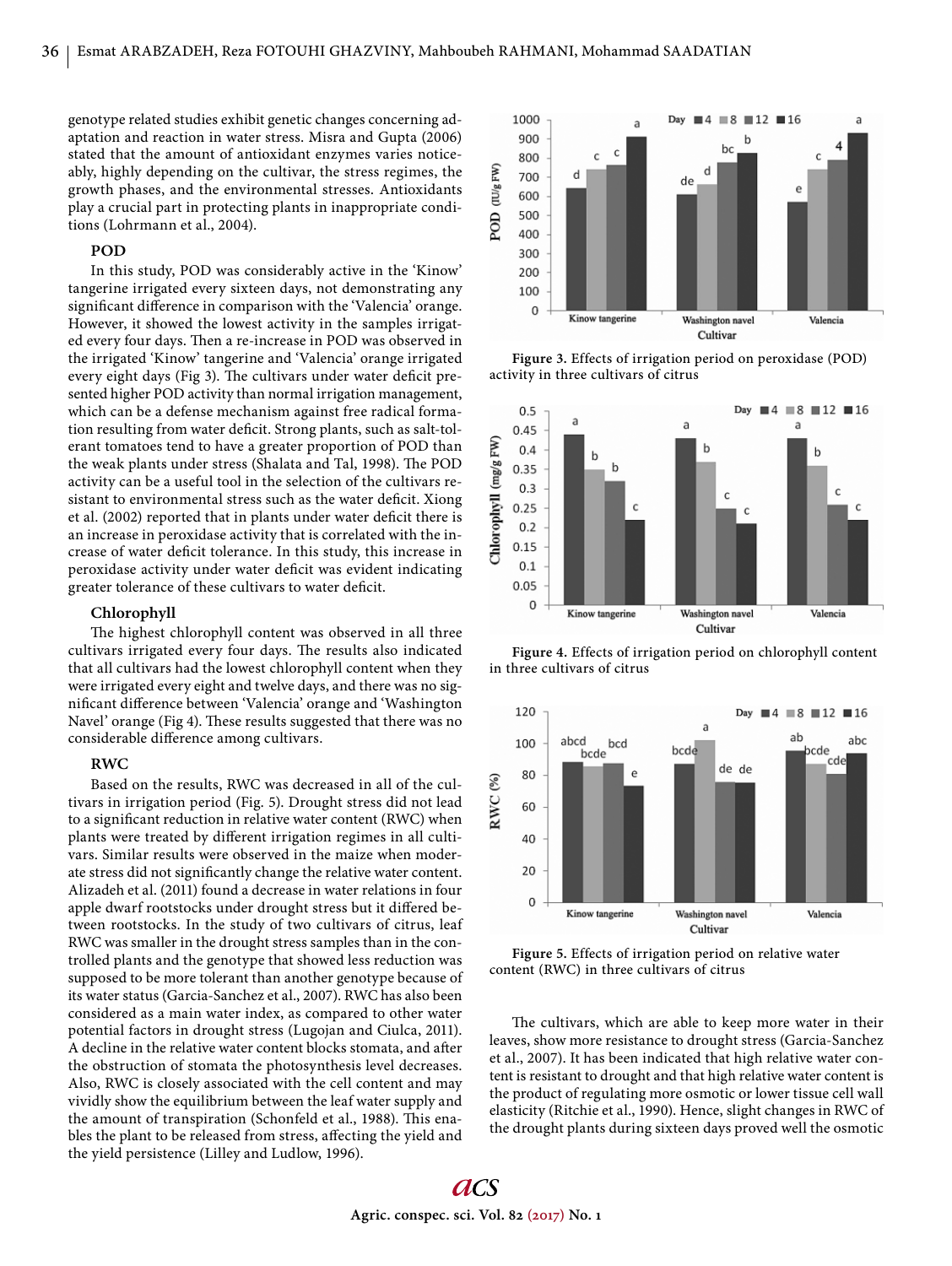

**Figure 6.** Effects of irrigation period on proline activity in three cultivars of citrus

adjustment, and the subsequent increase of the drought tolerance of our studied plants revealed that the above-mentioned points would be taken into account.

#### **Proline**

Overall, content of proline in all three cultivars was increased by water deficit. 'Kinow' tangerine tended to accumulate more proline than other two cultivars when they were irrigated every sixteen an twelve days. However, it is observed that there was no significant difference among cultivars when plants were exposed to four and eight days shortages of water. The highest amount of proline was obtained when plants were exposed to fourteen days of water deficit in cultivar 'Kinow' tangerine (Fig. 6).

The results of this study are in agreement with the findings on drought tolerance of citrus and mango plants when there was a 6-10 fold increase in proline content (Mohd Razi et al., 2004). Because of osmoregulatory role of proline in plants, cultivar that can accumulate higher proline levels during water stress can be considered more tolerant to water stress (Mohd Razi et al., 2004). In faba bean, it has been proved that cultivars represent higher yield durability in case of water deficiency (Karamanos et al., 1995) and the greatest potential for the amount of proline. Thus, the proportion of proline may be considered as a practical instrument for the estimating of the drought resistance of the crop cultivars. Our data suggests that 'Kinow' tangerine accumulated higher proline and tended to survive water stress more readily comparing to other cultivars. The influence of cultivar on high accumulation is obvious and may originate from their natural growth. It has become evident that the larger the growth rate in a given phase is, the greater the potential for accumulation will be. The biological period may also be another significant parameter, with the recent cultivars often showing higher concentration than the earliest ones (Karamanos, 1995).

# **Conclusion**

In this research, all of the citrus cultivars had similar respond to the irrigation periods. It seems that enhanced antioxidant system activity affected was by drought stress. Increase in proline content in this research is a way of plant adaptation against drought stress because proline is a chemical that have an osmoregulatory role in plants. With enhanced environmental stress in plant chlorophyll degradation is increased. With long period between irrigation, it is possible that photosynthesis rate decreases because of decrease in chlorophyll content.

#### **References**

- Ali Q., Ashraf M. and Athar H.R. (2007): Exogenously applied proline at different growth stages enhances growth of two maize cultivars grown under water deficit conditions. Pak. J. Bot. 39(4): 1133-1144
- Alizadeh A., Alizade V., Nassery L., Eivazi A. (2011): Effect of drought stress on apple dwarf rootstocks. *Technical Journal of Engineering and Applied Sciences.* 1(3):86-94
- Arora A., Sairam R.K., Srivastava G.C. (2002): Oxidative stress and antioxidative system in plants, Curr. Scie.. 82(10): 1227-1237
- Attard D.J., Axiak V., Borg S., Cachia J., de Bono G., Lanfranco E., Micallef R.E., Mifsud J. (1996): Implications of expected climatic changes for Malta. In: Jeftic L, Keckes S, Pernetta J.(eds.), Climate Change and the Mediterranean, vol. 2. Arnold, UK, pp 322–430
- Barrs H. D. (1968): Determination of water deficits in plant tissues. In: Water Deficits and Plant Growth, Kozolvski I TT (ed.) Academic Press, New Delhi, pp 235–368
- Bates L. S, Waldren R. P., Teare I. D. (1973): Rapid determination of free proline for water-stress studies. *Plant Soil*. 39:205–207
- Chartzoulakis K.S., Paranychianakis N.V., Angelakis, A.N. (2001): Water resources anagement in the island of Crete, Greece with emphasis on the agricultural use. Water Policy 3, 193–205
- Desikan R., Hancock J., Neill S. (2005): Reactive oxygen species as signaling molecules, In: Smirnoff N (ed) Antioxidants and Reactive Oxygen Species in Plants, Blackwell Pub, Ltd, Pp 69-196
- Duh P.D, Yen G.C. (1999) Antioxidant activity of water extract of Harng Jyur (Chrysanthemum morifolium Ramat.) varieties in soybean oil emulsion, Food. Chem. 66: 471–476
- Garcia-Sanchez F., Syvertsen J. P., Gimeno V., Botia P., Perez-Perez J.G. (2007): Responses to flooding and drought stress by two critrus rootstock seedlings with different water-use efficiency. Physiologia Plantarum 130: 532-542
- Ghasemnezhad M., Sherafati M., Payvast A. (2011): Variation in phenolic compounds, ascorbic acid and antioxidant activity of five coloured bell pepper (Capsicum annum) fruits at two different harvest times. Journal of Functional Foods 3: 44–49
- Gill S.S., and Tuteja N. (2010): Reactive oxygen species and antioxidant machinery in biotic stress tolerance in crop plants, Plant Physiol Biochem 48: 909-930
- Gunasekera D, Berkowitz G.A. (1992): Evaluation of contrasting cellular-level acclimation responses to leaf water deficits in three wheat genotypes. Plant. Sci. 86: 1-12
- Jagtap V., Bhargava S., Sterb P., Feierabend J. (1998): Comparative effect of water, heat and light stresses on photosynthetic reactions in Sorghum bicolor (L.) Moench. J. Exp. Bot. 49: 1715-1721
- Claussen W. (2005): Proline as a measure of stress in tomato plants. Plant Sci. 168:241-246
- IPCC. (1996). Houghton J.T., Meira Filho L.B., Callander B.A.,Harris N., Kattenberg A., Maskell K. (eds.). Climate Change (1995): The Science of Climate Change. Intergovernmental Panel on Climate Change, Cambridge University Press, Cambridge
- Karamanos A. J, Peppa A., Avgoulas C. E. (1995): A comparative study of the water relations and productivity of contrasting faba bean(*Vicia faba* L.) cultivars. In: Improving Production and Utilisation of Grain Legumes (proc. 2nd Eropean Confrence on Grain Legumes). AEP-Copenhagen. pp.124-125.